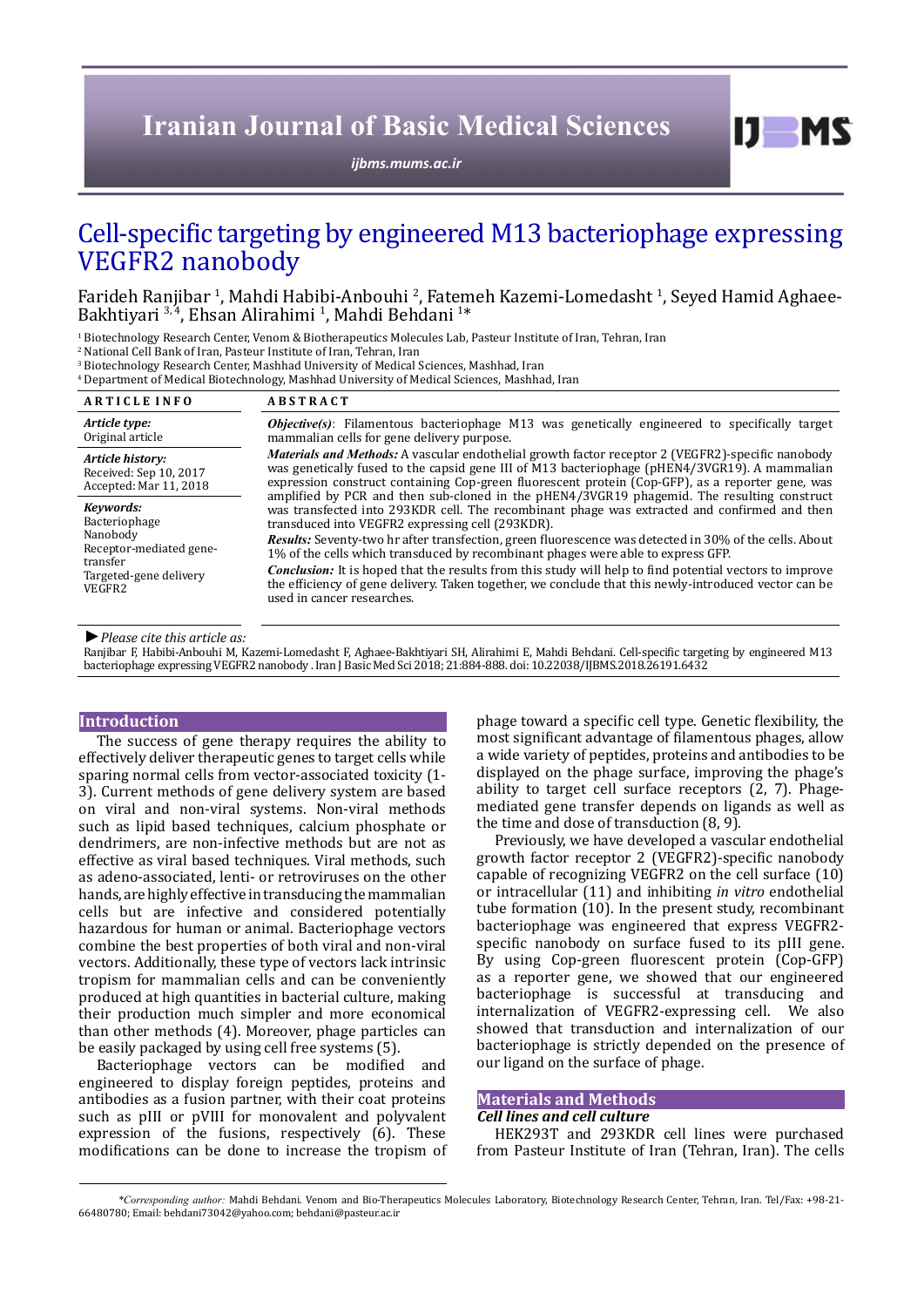were cultured in Dulbecco's modified Eagle's medium (DMEM) supplemented with 10% FBS (fetal bovine serum), 100 unit/ml penicillin, 100 μg/ml streptomycin, 2 mM L-glutamine and incubated at 37 ° C in a humidified incubator in an atmosphere of 5%  $CO<sub>2</sub>$ . 293KDR is a stably transfected cell line overexpressing VEGFR2 (12).

# *Construction of phagemid for mammalian-cell reporter gene*

The final phagemid vector, designated pHEN4/ 3VGR19/Cop-GFP, was constructed. The overall structure of this construct is shown in Figure 1. Briefly, a GFP-expressing cassette was amplified by PCR from the pCMV/myc/ER/GFP plasmid as a template. PCR was performed with the following primers: pCMV (*EcoR*  5'-GTACCGAATTCACATTGATTATTG-3', and BGH (*Nar* I) 5′-ACTGGGCGCCCGCCTCAGAAGCCATAGAG-3′. PCR products were cloned into the pHENE4/3VGR19 phagemid (10). The vector pHEN4/3VGR19/Cop-GFP was then generated by replacing the Cop-GFP sequence in the previous vector (13). The Cop-GFP fragment from the pCDH-CMV-MCS-EF1-cGFP-T2A-Puro plasmid was amplified using the following primers containing *Nhe* I and *Sac* I restriction sites, Cop-GFP (*Nhe* I), 5'-ACGGCTAGCGAGAGCGACGAGAGCG-3', GFP (*Sac* I) 5′-ACGGAGCTCGCGAGATCCGGTGGAG-3′). The resulting plasmid, was confirmed by colony-PCR, restriction digestion and DNA sequencing analysis.

## *Confirmation of Cop-GFP expression*

HEK293T and 293KDR cells were used to confirm Cop-GFP expression in the pHEN4/3VGR19/Cop-GFP phagemid. Cells were transfected using the standard calcium phosphate method. Cells were seeded in 6-well plate, and allowed to grow to 70-80% confluency. Three microgram of pHEN4/3VGR19/Cop-GFP and pCDH-CMV-MCS-EF1-cGFP-T2A-Puro (as control) plasmids were transferred into a sterile 15 ml conical centrifuge tube containing TE 1X, CaCl<sub>2</sub> (2.5 M), 2x HBSS and  $\frac{1}{2}$ buffered water. The resulting transfection mixture was mixed thoroughly and added to the wells in a drop-wise, plates were then incubated at 37 ° C. Forty-eight hr posttransfection, transfection efficacy of the reporter gene,



Figure 1. Schematic structure of pHEN4/3VGR19/copGFP plasmid

*Iran J Basic Med Sci, Vol. 21, No. 9, Sep 2018* 885

Cop-GFP, was measured under fluorescence microscopy.

# *Construction of M13 phage displaying VEGFR2 specific nanobody*

pHEN4/3VGR19/Cop-GFP was transformed into *Escherichia coli* TG1. An aliquot of bacterial suspension was incubated in 300 ml of 2xTY medium, supplemented with 4% (W/V) glucose and 100  $\mu$ g/ml of ampicillin, at 37 °C with shaking at 250 r/min until the  $OD_{600}$  was reached 0.5 (∼2-3 hr). The exponentially growing *E. coli* TG1 cells were then infected with 2×1012 VCSM13 helper phages for 30-60 min at 37 ° C. The infected cells were harvested by centrifugation at 4000 r/min for 15 min, pellets were re-suspended in 300 ml of 2xTY medium supplemented with 0.1% glucose, 100 µg/ml of ampicillin and 50 µg/ml of kanamycin followed by incubation overnight at 30 ° C with shaking at 250 r/min. Phage particles in the supernatant were precipitated with PEG/NaCl solution, followed by centrifugation at 8000 r/min. Phage titers were estimated by measuring the absorbance of the sample at 260 nm, according to the following empirical formula: phage ml<sup>-1</sup> =  $OD_{260}$  ×  $100 \times 22.14 \times 10^{10}$ .

## *Analysis of recombinant phage particles*

Recombinant phage particles were confirmed using colony-PCR. Additionally, PCR amplification was used to verify the presence of pHEN4/3VGR19/Cop-GFP phagemid in the recombinant phage as a PCR template. To this end, *E. coli* TG1 cells were infected with recombinant and helper phages (as control), and colonies grown on the selective medium were investigated for the presence of the pHEN4/3VGR19/ Cop-GFP phagemid using colony-PCR with the three sets of primers, including pCMV (*EcoR* I) and BGH (*Nar* I), Cop-GFP (*Nhe* I) and Cop-GFP (*Sac* I), and Rp and GIII primers, which recognizing the pHEN4 plasmid backbone, to confirm the presence of the pCMV promoter and BGH poly A tail, Cop-GFP gene, and the correct size of the construct, respectively.

## *In vitro transduction of phage particle*

The ability of Cop-GFP phage particles to specifically target and transduce cells was evaluated using 293KDR cells expressing high levels of VEGFR2. A density of 5×104 cells/well was seeded in 24-well plates. After 24 hr, cells were treated with helper phages, as negative control and recombinant phages at a density ranging from  $10^7$  to  $10^{11}$  cfu/ml. All cell cultures were incubated for 72 hr at 37 ° C in DMEM medium supplemented with 10% FBS prior to determination of Cop-GFP-positive cells. The transduction efficiency was measured as the percentage of total cells that were GFP positive using fluorescence microscopy analysis.

## **Results**

## *Construction of recombinant phagemid vector*

Enzymatic digestion was used to confirm the cloning procedure of pHEN4/3VGR19/Cop-GFP. *Sac* I and *Nhe*  I digestion yielded a fragment of approximately 755bp which confirmed the presence of the Cop-GFP cassette gene (data not shown).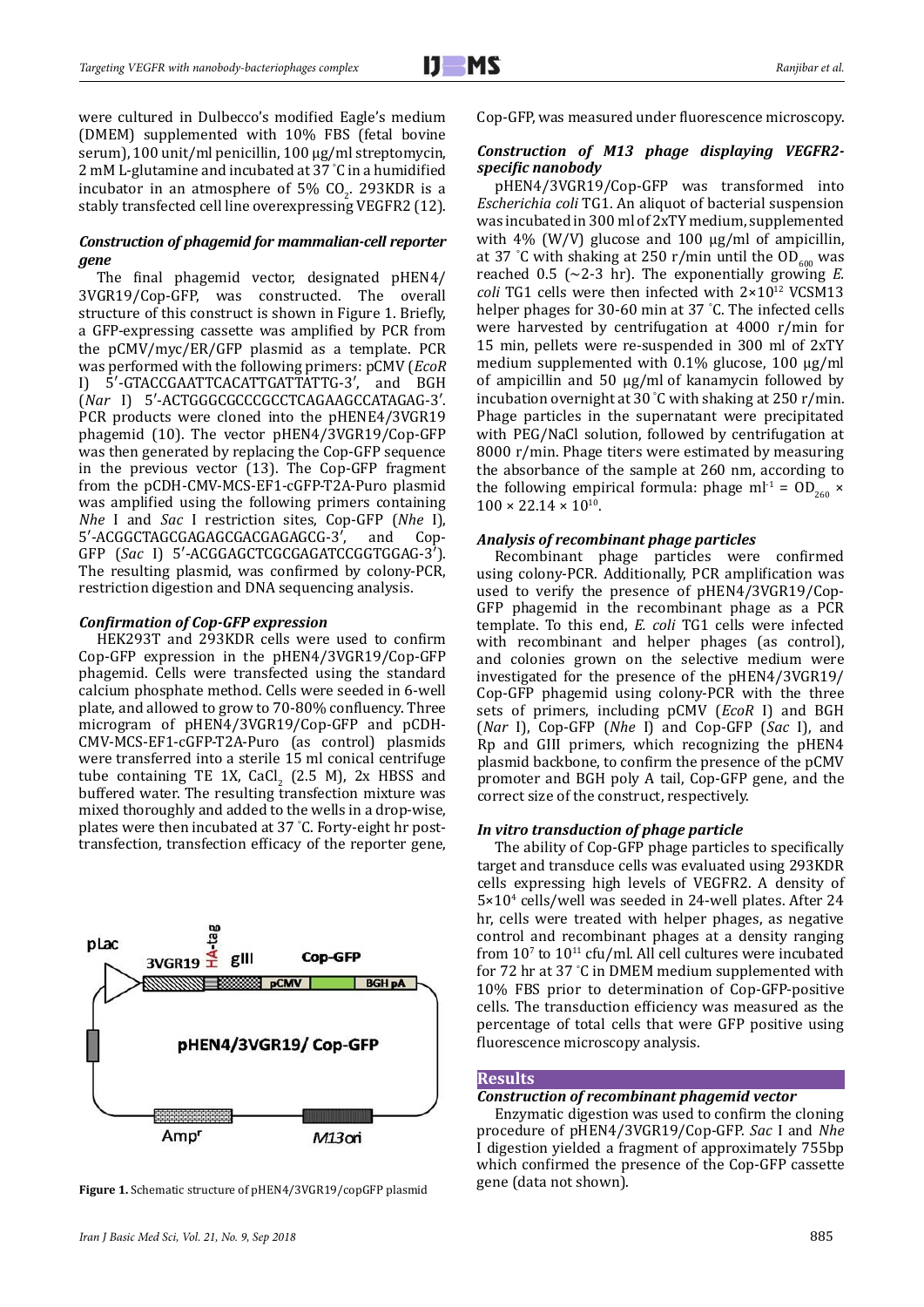

**Figure 2.** *In vitro* transfection of 293KDR and HEK293T cell lines with pHEN4/3VGR19/cop-GFP phagemid particles. (a) HEK293T cells; (b) 293KDR cell transfected with pCDH-CMV-MCS-EF1-GFP-T2A-Puro plasmid using the standard calcium phosphate method as a positive control; (c) Transfected 293KDR cells; (d) Transfected HEK293T cells

## *Recombinant phagemid transfection and reporter gene detection*

To verify whether the phagemid can be expressed in mammalian expression systems, pHEN4/3VGR19/ Cop-GFP phagemid was transfected into HEK293T and 293KDR cell lines using standard calcium phosphate method. As expected, the recombinant phagemid could be expressed in both cell lines, exhibiting a variety of fluorescent phenotypes. The percentage of positive cells in HEK293T and 293KDR cells were approximately 20% and 30%, respectively (Figure 2).

## *Confirmation of the VEGFR2-specific nanobody expressing phages*

After obtaining the recombinant phages, PCR was applied to confirm the presence of expression construct containing the Cop-GFP gene, CMV promoter and the other elements in the recombinant phage genome. For this purpose, the recombinant phages were transformed



**Figure 3.** Colony-PCR for verification of resultant recombinant phages. Lanes M, 1-kb molecular weight marker; lane 1, colony-PCR with specific primers pCMV (*EcoR I*) and BGH (*Nar I*), representing ~1820 bp; lane 2, colony-PCR with Cop-GFP (*Nhe I*) and Cop-GFP (*Sac I*) primers, representing  $\sim$ 750 bp; and lane 3, colony-PCR with GIII and Rp primers, representing ~600bp

into *E. coli* TG1 and PCR was performed using colonies grown on selective medium. All constructed genes found in the phage genome and confirmed by primers (Figure 3).

## *In vitro transduction and reporter gene expression*

To determine if VEGFR2-specific nanobody expressing phages particles are capable of targeting VEGFR2 expressing cell line, the 293KDR cells were incubated with the recombinant phagemids at 37 ° C. Subsequently, cells were analyzed for Cop-GFP expression by fluorescence microscopy after 72 hr. Approximately 1% of the 293KDR in our highest concentration of phage  $(10^{11}$  cfu/ml) cells showed Cop-GFP expression after incubation with recombinant phagemid. In addition, 293KDR cells incubated with no phage or helper phage failed to exhibit Cop-GFP expression. These data confirmed that phage-mediated gene delivery is restricted to the VEGFR2 nanobody expressing on the surface of phage particles, which is required for VEGFR2 dependent binding and subsequent internalization.

#### **Discussion**

Phage-mediated gene transfer provides an alternative method of gene delivery into specific cell types. Bacteriophages such as filamentous bacteriophages can be easily engineered to transfer genes into specific types of mammalian cells by attaching a targeting ligand to the phage surface with genetic engineering (14) or non-covalently methods (15). The first report of using the phage in tumor therapy by Bolch have been showed accumulation of phages in tumor will eventually lead to inhibition of tumor growth (16). Following Bolch observation, several *in vivo* and *in vitro* studies have performed to demonstrate the ability of bacteriophages to target cancer cells. For example, in a study T4 bacteriophages were administrated to mice bearing melanoma and migration of melanoma cells on fibronectin was inhibited (17). They have shown that phages are able to bind to melanoma cells, but this interaction is very weak (17). They later discovered that a mutation in *hoc* gene can increase the affinity of the phage for melanoma cells (18, 19). In another study, showed that fifty percent of B16-F10 melanoma tumor bearing mice showed tumor regression by a phage that had tumor targeting peptide on their capsid (20).

Although phages are considered as a safe system for gene delivery into mammalian cells, but the low efficacy of this system in transduction is still a problem. In order for a phage to be successful at transducing a cell, different cellular processes such as vector trafficking, strand conversion and vector copy number can take part. An approach that have successfully applied to increase the efficacy of phage is using multivalent ligand pattern on the surface of phages (21, 22). Transduction levels as high as 10% were obtained in human prostate carcinoma cells transfected with multivalent phagemid vectors (8, 12). This increase can be explained by the fact that increase in the avidity as well as availability of ligand can help the dimerization of cell surface receptor (6). It has also been shown that addition of hydroxycamptothecin (HCPT) can increase the efficacy of transduction of mammalian cell by phagemid (23). In a study by Cai *et al.* for examples, phage particle displaying EGF ligand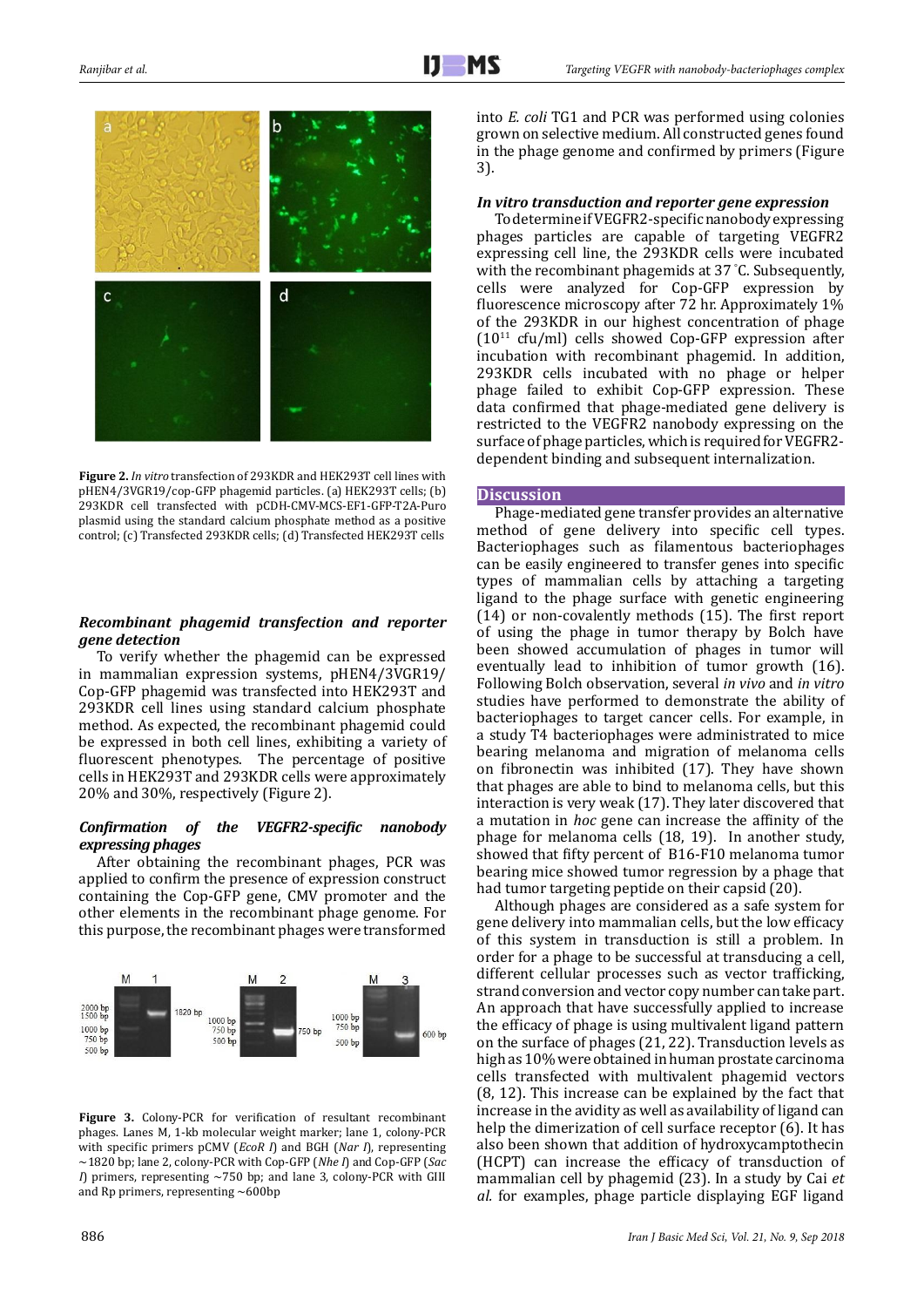on their surface and with SiRNA against FAK gene was cloned into phagemid vector was developed and the efficacy of this system was evaluated in HI299. They showed that colony formation and cell invasion of HCPT treated group was less than of the other groups (24). In Larocca *et al*. study, it was observed that the same phage had different transduction efficacy on different cells (6). In other study, phage-mediated transduction efficiency was found to be 1–4% with targeted phages (14).

The low transduction efficacy which was observed in our study might be overcome by using HCPT or using multivalent ligand approach. Additionally, different types of cells can be test to see whether the low efficacy of transduction of our phage was due to our 293KDR cell line properties. In line with our results, Poul and Marks showed filamentous phage vectors displaying anti-ErbB2 scFv F5 as a genetic fusion with the M13 phage pIII protein can directly infect mammalian cells expressing ErbB2, leading to expression of a reporter gene in the phage genome (25). Larocca *et al.* demonstrated that when phages are genetically engineered to display fibroblast growth factor (FGF)-2 ligand, phages acquire the ability to deliver a gene to mammalian cells through the FGF receptor (26). It is hoped that the results from this study will help to find suitable vectors to improve both efficiency and safety of gene delivery for gene therapy in human. Furthermore, this vector can be used in cancer research to deliver therapeutic agents into tumor. It can also be used to target tumors indirectly by targeting the metabolism of tumor by targeting angiogenesis molecules pathways. These results indicate that phage mediated gene therapy is capable of delivering gene into the target in a very cell specific manner.

#### **Conclusion**

In summary, we described the M13 phage vector with an appropriate tropism for mammalian cells by inserting DNA coding of nanobody gene against VEGFR2 fused to PIII protein of phage. Cop-GFP was also inserted into phage genome as a reporter gene. The recombinant phage vector was internalized by VEGFR2-mediated endocytosis and Cop-GFP expression was observed in  $\sim$ 1% of the 293KDR cells.

#### **Acknowledgment**

This work was financially supported by Pasteur Institute of Iran, Tehran, Iran.

#### **Conflicts of Interest**

The authors declare no conflict of interest.

#### **References**

1. Rasmussen UB, Schreiber V, Schultz H, Mischler F, Schughart K. Tumor cell-targeting by phage-displayed peptides. Cancer Gene Ther 2002; 9:606-612.

2. Burg MA, Jensen-Pergakes K, Gonzalez AM, Ravey P, Baird A, Larocca D. Enhanced phagemid particle gene transfer in camptothecin-treated carcinoma cells. Cancer Res 2002; 62:977-981.

3. Ahani R, Roohvand F, Cohan RA, Etemadzadeh MH, Mohajel N, Behdani M*, et al.* Sindbis virus-pseudotyped lentiviral vectors carrying VEGFR2-specific nanobody for potential

transductional targeting of tumor vasculature. Mol Biotechnol 2016; 58:738-747.

4. Bakhshinejad B, Karimi M, Sadeghizadeh M. Bacteriophages and medical oncology: targeted gene therapy of cancer. Med Oncol 2014; 31:110.

5. Pires DP, Cleto S, Sillankorva S, Azeredo J, Lu TK. Genetically engineered phages: a review of advances over the last decade. Microbiol Mol Biol Rev 2016; 80:523-543.

6. Larocca D, Jensen-Pergakes K, Burg MA, Baird A. Receptortargeted gene delivery using multivalent phagemid particles. Mol Ther 2001; 3:476-484.

7. Larocca D, Burg MA, Jensen-Pergakes K, Ravey EP, Gonzalez AM, Baird A. Evolving phage vectors for cell targeted gene delivery. Curr Pharm Biotechnol 2002; 3:45-57.

8. Larocca D, Jensen-Pergakes K, Burg MA, Baird A. Receptortargeted gene delivery using multivalent phagemid particles. Mol Ther 2001; 3:476-484.

9. Baek H, Suk KH, Kim YH, Cha S. An improved helper phage system for efficient isolation of specific antibody molecules in phage display. Nucleic Acids Res 2002; 30:e18.

10. Behdani M, Zeinali S, Khanahmad H, Karimipour M, Asadzadeh N, Azadmanesh K*, et al.* Generation and characterization of a functional Nanobody against the vascular endothelial growth factor receptor-2; angiogenesis cell receptor. Mol Immunol 2012; 50:35-41.

11. Alirahimi E, Ashkiyan A, Kazemi-Lomedasht F, Azadmanesh K, Hosseininejad-Chafi M, Habibi-Anbouhi M*, et al.* Intrabody targeting vascular endothelial growth factor receptor-2 mediates downregulation of surface localization. Cancer Gene Ther 2017; 24:33-37.

12. Backer MV, Backer JM. Targeting endothelial cells overexpressing VEGFR-2: selective toxicity of Shiga-like toxin-VEGF fusion proteins. Bioconjug Chem 2001; 12:1066-1073.

13. Shokrollahi N, Shahbazzadeh D, Pooshang-Bagheri K, Habibi-Anbouhi M, Jahanian-Najafabadi A, Behdani M. A Model to Study the Phenotypic Changes of Insect Cell Transfection by Copepod Super Green Fluorescent Protein (cop-GFP) in Baculovirus Expression System. Iran Biomed J 2016; 20:182- 186.

14. Mount JD, Samoylova TI, Morrison NE, Cox NR, Baker HJ, Petrenko VA. Cell targeted phagemid rescued by preselected landscape phage. Gene 2004; 341:59-65.

15. Larocca D, Witte A, Johnson W, Pierce GF, Baird A. Targeting bacteriophage to mammalian cell surface receptors for gene delivery. Hum Gene Ther 1998; 9:2393-2399.

16. Bloch H. Experimental investigation on the relationships between bacteriophages and malignant tumors. Arch Virol 1940; 1:481-496.

17. Dąbrowska K, Skaradziński G, Jończyk P, Kurzępa A, Wietrzyk J, Owczarek B*, et al.* The effect of bacteriophages T4 and HAP1 on melanoma migration. BMC Microbiol 2009; 9:13. 18. Dabrowska K, Opolski A, Wietrzyk J, Switala-Jelen K, Boratynski J, Nasulewicz A*, et al.* Antitumor activity of bacteriophages in murine experimental cancer models caused possibly by inhibition of beta3 integrin signaling pathway. Acta Virol 2003; 48:241-248.

19. Dabrowska K, Zembala M, Boratynski J, Switala-Jelen K, Wietrzyk J, Opolski A*, et al.* Hoc protein regulates the biological effects of T4 phage in mammals. Arch Microbiol 2007; 187:489-498.

20. Eriksson F, Culp WD, Massey R, Egevad L, Garland D, Persson MA*, et al.* Tumor specific phage particles promote tumor regression in a mouse melanoma model. Cancer Immunol Immunother 2007; 56:677-687.